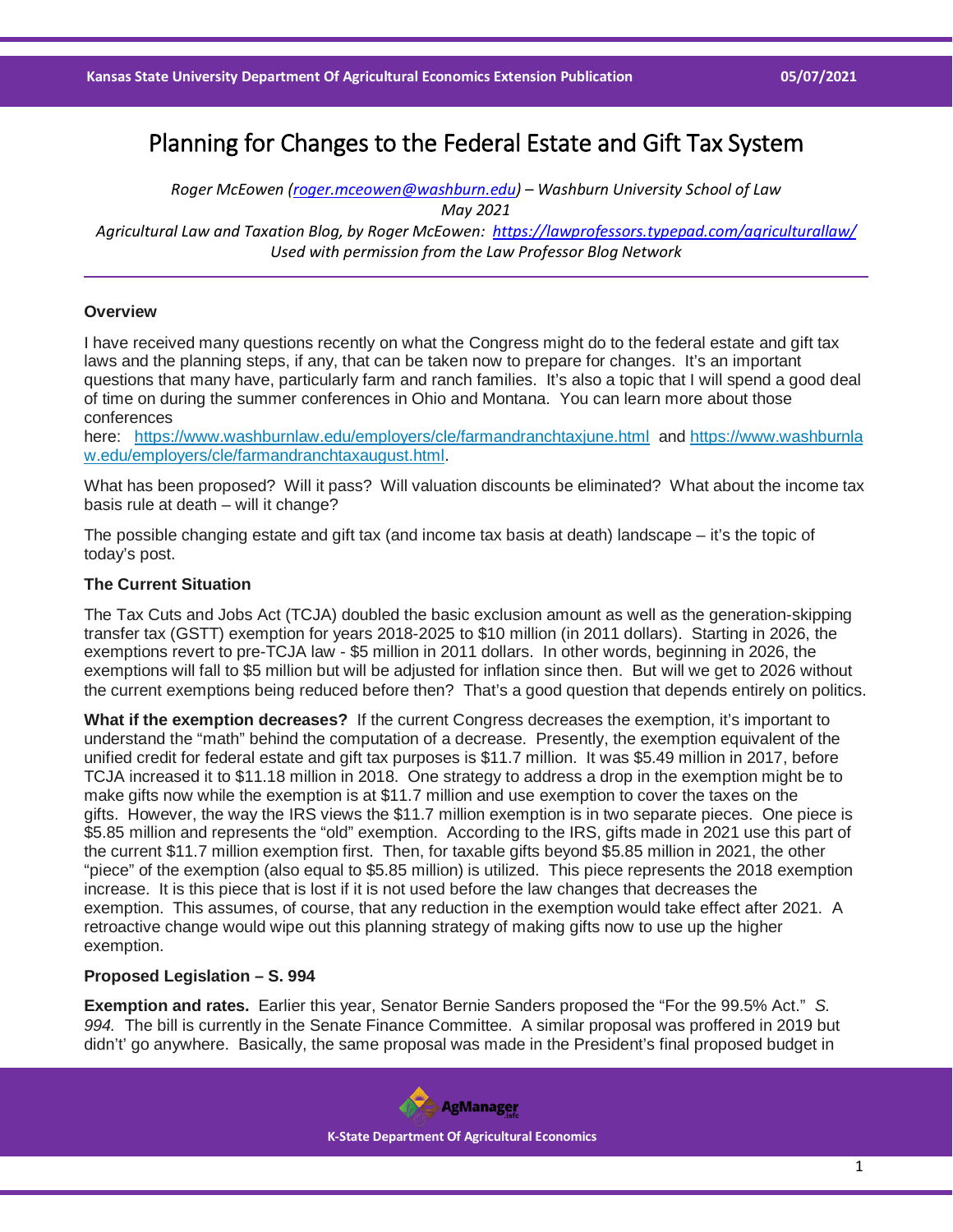2016. The proposals all do essentially the same thing – set the federal gift tax exemption at \$1 million without indexing for inflation; set the federal estate tax and GSTT exemption at \$3.5 million; and retain portability of any unused exclusion amount. *S. 994, Sec. 2(b).* In terms of the tax rate structure, taxable estates exceeding \$3.5 million up to \$10 million would face a 45 percent rate. Taxable estates over \$10 million up to \$50 million would be taxed at a 50 percent rate. Those over \$50 million but not over \$1 trillion would be taxed at 55 percent, and those exceeding \$1 trillion would be taxed at 65 percent. If enacted in its present form, the effective date would be for deaths, GSTT transfers and gifts made after December 31, 2021. *S. 994, Sec. 2(c).*

**Special use valuation.** For farms and ranches potentially subject to federal estate tax, electing special use valuation can be a viable estate tax planning technique if the elected land will be farmed by a family member (or members) for 10 years after the decedent dies. I.R.C. §2023A. For deaths in 2021, the maximum reduction in value of farmland subject to the election is \$1.18 million. The proposal is to increase that amount to \$3 million, effective for deaths after 2021. *S. 994, Sec. 3.*

**Conservation easement.** Under current law, land subject to a conservation easement can be excluded from estate tax up to \$500,000 in value. S. 994 increases that amount to \$2 million. It also increases the maximum percentage of the land which can be excluded from 40 percent to 60 percent. *S. 994, Sec. 4.* This provision would be effective for deaths and gifts after 2021.

**Grantor trusts.** S. 994 eliminates the current income tax basis step-up rule at death for property contained in certain types of grantor trusts. The provision applies to property held in a trust of which the transferor is considered to be the owner, and the property transferred to the trust is not included in the transferor's gross estate at death. *S. 994, Sec. 5.*

**Valuation discounts.** As for valuation discounts for such things as lack of marketability, minority interests, blockage, and built-in gain taxes, S.994 specifies that any assets of an entity that are not used in the active conduct of the trade or business that are transferred are to be valued as if the assets were transferred directly (i.e., non-actively traded interests). Likewise, "passive assets" are not treated as used in the active conduct of a trade or business*. S. 994, Sec. 6.* In addition, no discount for minority interest is allowed if the transferee and family members have control or majority ownership (for non-actively traded interests). *Id.* These assets are to be valued as if the transferor had transferred the assets directly to the transferee. *Id.*

Excluded from the definition of non-business assets are inventory and real estate rental activities involving a real estate professional where the 750-hour requirement has been satisfied. *See, [I.R.C. §469\(c\)\(7\).](https://casetext.com/statute/united-states-code/title-26-internal-revenue-code/subtitle-a-income-taxes/chapter-1-normal-taxes-and-surtaxes/subchapter-e-accounting-periods-and-methods-of-accounting/part-ii-methods-of-accounting/subpart-c-taxable-year-for-which-deductions-taken/section-469-passive-activity-losses-and-credits-limited?ref=ArRBZs!6U1o3U)* There is also an exception for working capital. *Id.* A "look-through" rule also applies with respect to non-business assets. This rule is designed to prevent any discount for non-business assets that are held in a lower-tier entity. A 10 percent ownership interest threshold applies for this purpose. If the rule applies, the upper-tier entity is treated as if it directly owns its ratable share of the lower-tier entity's assets. *Id.*

As for minority discounts, S.994 disallows them when the transferor, transferee and family members together have either control or majority ownership after the transfer of entity interests. "Member of the family" is defined in accordance with  $I.R.C. §2032A(e)(2)$ . There the definition includes an individual's spouse and siblings, ancestors and descendants (including lineal descendants of the decedent's spouse or parent of the decedent), spouses of descendants, and lineal descendants and spouses of the decedent's spouse. For these purposes, a legally adopted child of an individual is treated as blood relation.

As a distinction from other parts of the legislation, the valuation rules would be effective upon date of enactment. *Id.*

Consider the following example illustrating the impact of eliminating (or severely restricting) valuation discounts:

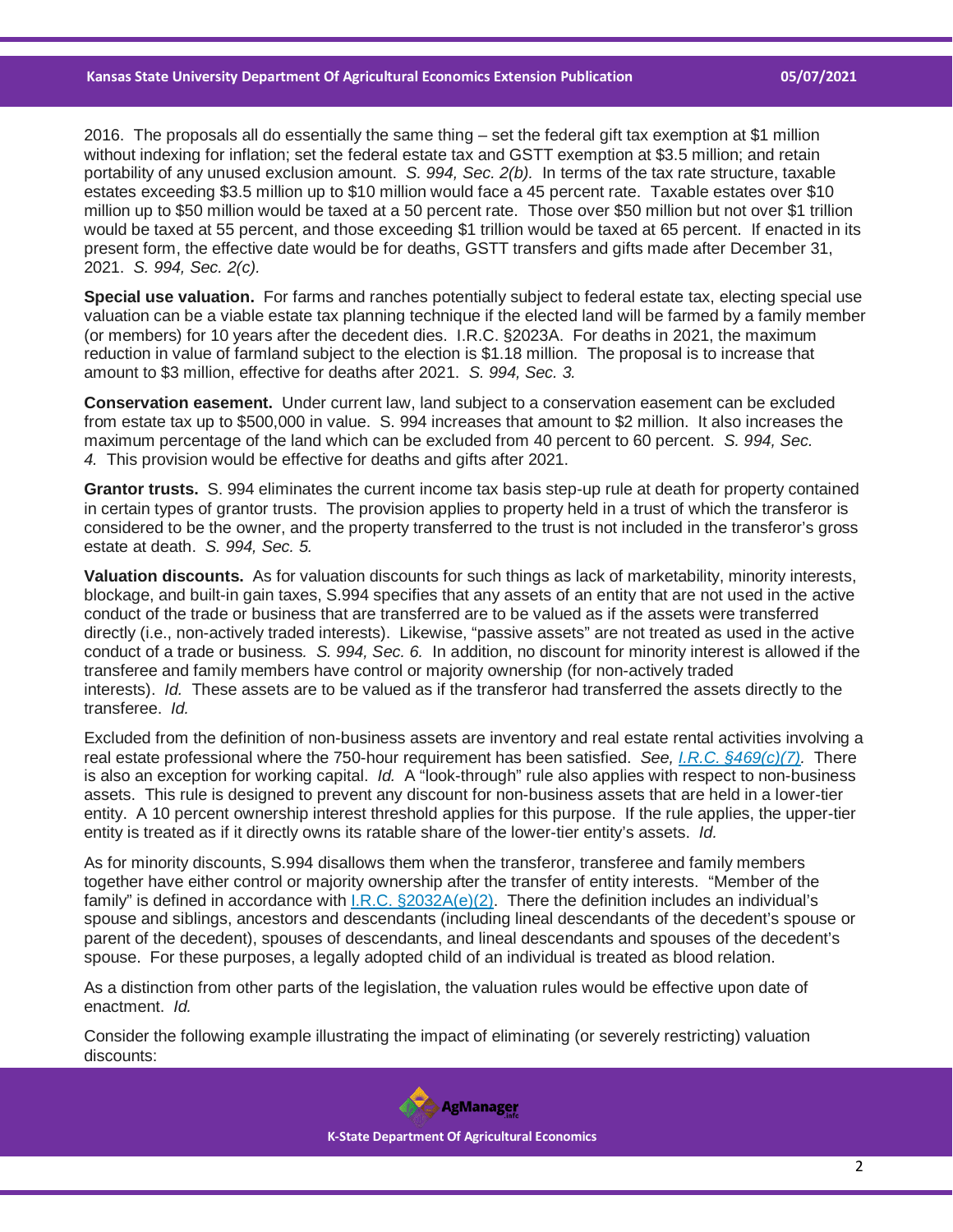#### **Kansas State University Department Of Agricultural Economics Extension Publication 05/07/2021**

**Example:** Snarkfeltcher Valley Farms (SVF) is a closely-held family farming operation owned by family members. The parents would like to transfer controlling interests to their son and daughter so that they can manage and control the family business after the parents retire and ultimately pass away. Presently, SVF has a fair market value of \$12 million. With appropriate estate planning, upon the last of the parents to die with transfer of full operational control to the children, valuation discounts could be achieved. Under current law, the federal estate tax would be computed as follows (assume that all of the assets are used in SVF's trade or business):

| Gross Value:                   | \$12,000,000 |
|--------------------------------|--------------|
| Lack of marketability discount | \$3,000,000  |
| Minority interest discount:    | \$1,800,000  |
| Net taxable value:             | \$7,200,000  |
| Available exemption:           | \$11,000,000 |
| Estate tax due:                |              |

Now assume that S.994 becomes law and the transfer of control of SVF occurs after the law become effective. Here's how the federal estate tax would be computed:

| Gross Value:                    | \$12,000,000                                       |
|---------------------------------|----------------------------------------------------|
| Lack of marketability discount: | \$3,000,000                                        |
| Minority interest discount:     | \$0                                                |
| Net taxable value:              | \$9,000,000                                        |
| Tentative estate tax:           | $$3,795,800 ($1,320,800 + .45 x $5.5$ mil.)        |
| Less available credit:          | \$1.455,800 (credit that offsets first \$3.5 mil.) |
| Estate tax due:                 | \$2,340,000                                        |

**Grantor-retained annuity trusts.** An important business succession planning concept for some families is that of the grantor-retained annuity trust (GRAT). A GRAT is a technique that can allow the grantor to "freeze" the value of the transferred assets while simultaneously providing the grantor with a cash flow stream for a specified time-period. I have written about the use of the GRAT here: [https://lawprofessors.typepad.com/agriculturallaw/2018/09/farm-wealth-transfer-and-business](https://lawprofessors.typepad.com/agriculturallaw/2018/09/farm-wealth-transfer-and-business-succession-the-grat.html)[succession-the-grat.html](https://lawprofessors.typepad.com/agriculturallaw/2018/09/farm-wealth-transfer-and-business-succession-the-grat.html)

S. 994 essentially eliminates GRATs as a planning strategy by imposing a minimum 10-year term, and a maximum term tied to the life expectancy of the annuitant plus 10 years. In addition, the remainder interest must have a value (as determined at the time of the transfer) that is not less than an amount that is equal to the greater of 25 percent of the GRAT's fair market value or \$500,000, and not be greater than the fair market value of the property in the trust. *S. 994, Sec. 7.* These rules would be effective to transfer made after the date of enactment. *Id.*

**Grantor trusts.** S. 994 also makes changes to the rules governing grantor trusts. While assets in a grantor trusts are included in the grantor's estate for federal tax purposes, distributions from grantor trusts during the grantor's life are treated as taxable gifts. S. 994, Sec. 8. In addition, if at anytime during the life of the owner, the owner ceases to be treated as the owner of any of the trust assets, those assets are deemed to be a gift*. Id.* These changes would apply to trusts created after the date of enactment as well as to